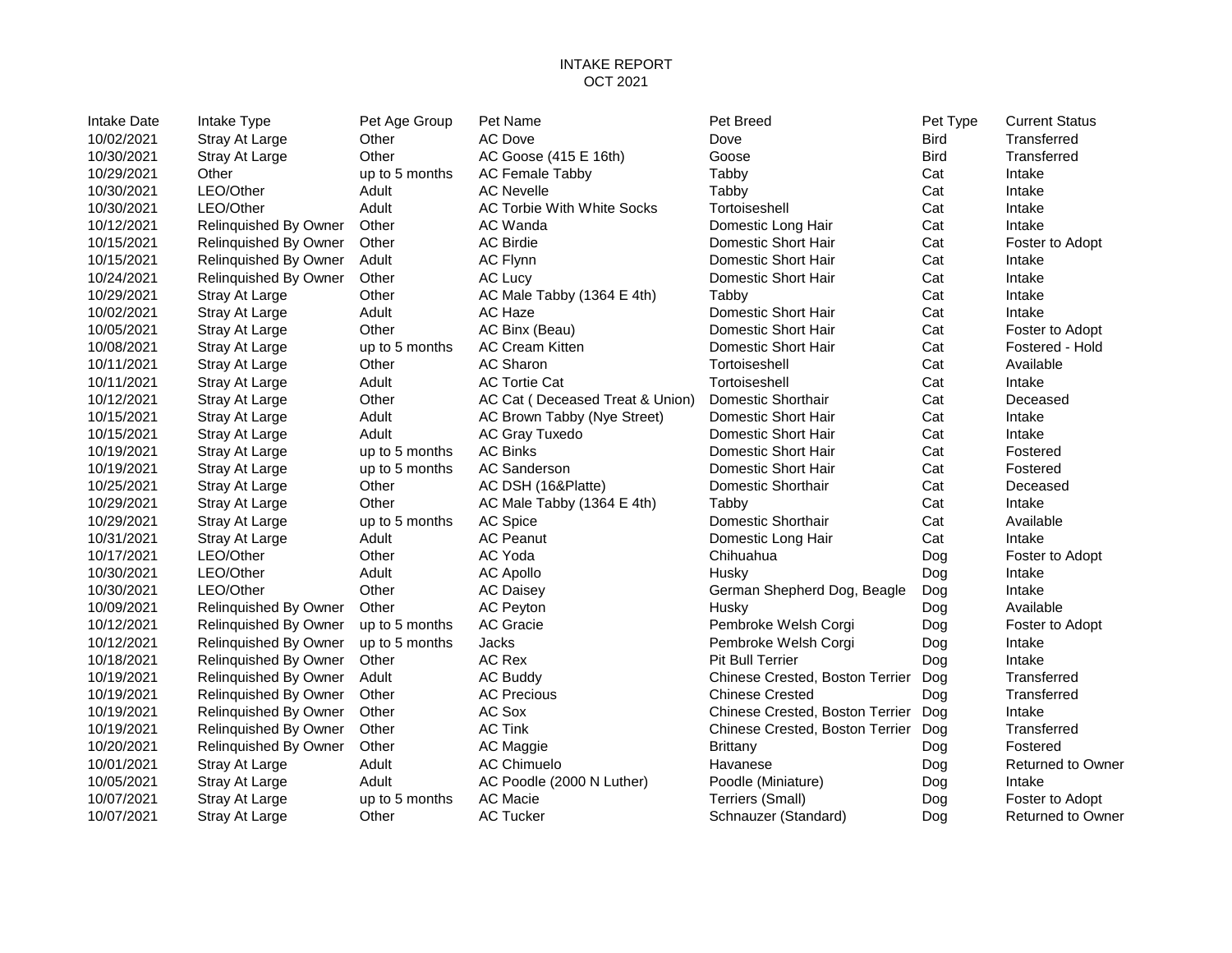## INTAKE REPORT OCT 2021

| 10/09/2021     | Stray At Large        | Other          | <b>AC Elly</b>                               | <b>Rat Terrier</b>                   | Dog                     | <b>Returned to Owner</b>     |                         |
|----------------|-----------------------|----------------|----------------------------------------------|--------------------------------------|-------------------------|------------------------------|-------------------------|
| 10/09/2021     | Stray At Large        | Other          | AC Taco                                      | <b>Pit Bull Terrier</b>              | Dog                     | <b>Returned to Owner</b>     |                         |
| 10/10/2021     | Stray At Large        | Other          | AC Bendy                                     | Labrador Retriever                   | Dog                     | <b>Returned to Owner</b>     |                         |
| 10/10/2021     | Stray At Large        | Adult          | AC Reggie (2o 10.10.21)                      | <b>Basset Hound</b>                  | Dog                     | <b>Returned to Owner</b>     |                         |
| 10/12/2021     | Stray At Large        | Adult          | AC Shih tzu Mix                              | Shih Tzu                             | Dog                     | Intake                       |                         |
| 10/12/2021     | Stray At Large        | Other          | AC Taz                                       | Lhasa Apso                           | Dog                     | Foster to Adopt              |                         |
| 10/14/2021     | Stray At Large        | Other          | AC Chevy (Husky)                             | Husky                                | Dog                     | <b>Returned to Owner</b>     |                         |
| 10/15/2021     | Stray At Large        | Adult          | AC Bonez                                     | <b>Pit Bull Terrier</b>              | Dog                     | Intake                       |                         |
| 10/15/2021     | Stray At Large        | Other          | AC Sissy ( North Bend High School) Coonhound |                                      | Dog                     | <b>Returned to Owner</b>     |                         |
| 10/16/2021     | Stray At Large        | Adult          | AC Aspen                                     | Blue Heeler, Australian Shepherd Dog |                         | Intake                       |                         |
| 10/16/2021     | Stray At Large        | Adult          | <b>AC Denver</b>                             | <b>Blue Heeler</b>                   | Dog                     | Intake                       |                         |
| 10/16/2021     | Stray At Large        | Other          | <b>AC Oscar Banks</b>                        | Pug, Beagle                          | Dog                     | <b>Returned to Owner</b>     |                         |
| 10/17/2021     | Stray At Large        | Adult          | AC Husky (Structural)                        | Husky                                | Dog                     | <b>Returned to Owner</b>     |                         |
| 10/22/2021     | Stray At Large        | Other          | <b>AC Murray</b>                             | Maltese                              | Dog                     | <b>Returned to Owner</b>     |                         |
| 10/25/2021     | Stray At Large        | Other          | <b>AC Philly</b>                             | Pomeranian, Husky                    | Dog                     | <b>Returned to Owner</b>     |                         |
| 10/28/2021     | Stray At Large        | Adult          | <b>AC Cricket</b>                            | Jack Russell Terrier, Rat Terrier    | Dog                     | Adopted                      |                         |
| 10/30/2021     | Stray At Large        | Other          | AC Chihuahua (Palmer Dr)                     | Chihuahua                            | Dog                     | Intake                       |                         |
| 10/30/2021     | Stray At Large        | Adult          | AC Zoey                                      | Chihuahua                            | Dog                     | Intake                       |                         |
| 10/31/2021     | Stray At Large        | Adult          | AC Moose                                     | Labrador Retriever                   | Dog                     | <b>Returned to Owner</b>     |                         |
| 10/31/2021     | Stray At Large        | Other          | <b>AC Scout</b>                              | Labrador Retriever                   | Dog                     | Fostered                     |                         |
| 10/11/2021     | Stray At Large        | Adult          | AC Brown/white rabbit                        | Lop-Eared                            | Small Animal Intake     |                              |                         |
| 10/01/2021     | <b>BIC</b>            | up to 5 months | AC Jayde                                     | Guinea Pig                           | Small Animal Available  |                              |                         |
| 10/01/2021     | <b>BIC</b>            | up to 5 months | <b>AC Rudy</b>                               | Guinea Pig                           | Small Animal Deceased   |                              |                         |
| 10/01/2021     | Relinquished By Owner | Other          | AC Reba                                      | Guinea Pig                           | Small Animal Available  |                              |                         |
| 10/01/2021     | Relinquished By Owner | Other          | <b>AC Rolo</b>                               | Guinea Pig                           | Small Animal Available  |                              |                         |
| 10/13/2021     | Relinquished By Owner | Other          | AC Lenny                                     | Guinea Pig                           |                         | Small Animal Fostered - Hold |                         |
| 10/13/2021     | Relinquished By Owner | Other          | AC Ziggy                                     | Guinea Pig                           |                         | Small Animal Fostered - Hold |                         |
|                | Canine                | Feline         | Sm Animal                                    | R, A, F                              | Wildlife                | Total                        |                         |
| SAL            | 25                    | 15             |                                              | 0                                    | $\overline{\mathbf{c}}$ |                              | 43                      |
| <b>RBO</b>     | 9                     |                | 4                                            | 0                                    | 0                       |                              | 17                      |
| <b>BIC</b>     | 0                     | 0              | $\boldsymbol{2}$                             | 0                                    | 0                       |                              | $\overline{\mathbf{c}}$ |
| LEO/Other      | 3                     | 2              | 0                                            | 0                                    | 0                       |                              | 5                       |
| <b>TRFR IN</b> | 0                     | 0              | 0                                            | 0                                    | 0                       |                              | 0                       |
| <b>TNR</b>     | 0                     | 0              | 0                                            | 0                                    | 0                       |                              |                         |
| Total          | 37                    | 21             | $\overline{7}$                               | 0                                    | $\overline{2}$          |                              | 67                      |
|                |                       |                |                                              |                                      |                         |                              |                         |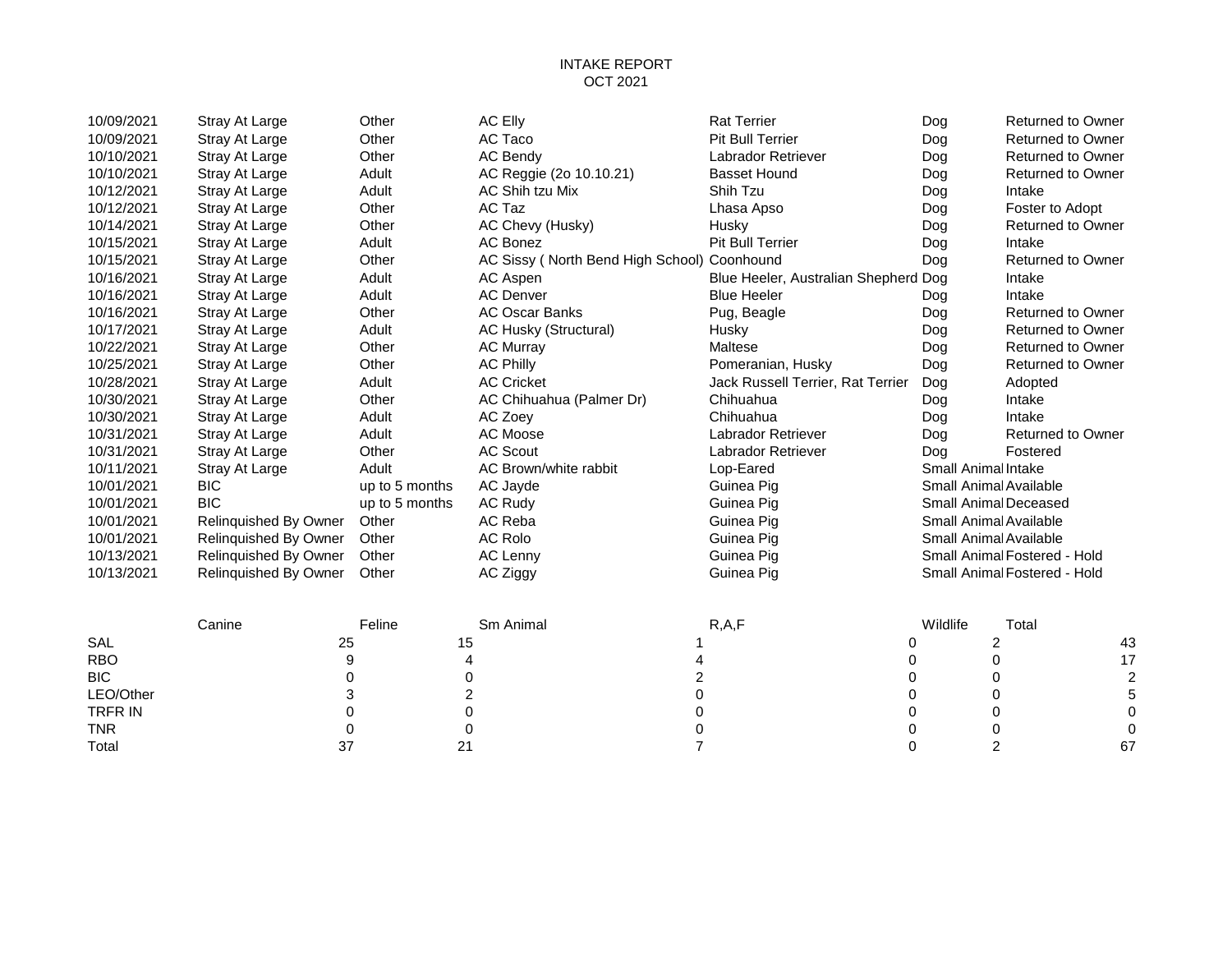#### IN CUSTODY OCT 2021

| Intake Date              | Intake Type                      | Pet Age Group           | Pet Name                     | Pet Breed                                              | Pet Type | <b>Current Status</b>       |
|--------------------------|----------------------------------|-------------------------|------------------------------|--------------------------------------------------------|----------|-----------------------------|
| 03/28/2021               | Relinquished By Owner            | Other                   | <b>AC Ralf</b>               | Domestic Shorthair                                     | Cat      | Available                   |
| 05/21/2021               | Relinquished By Owner            | Other                   | AC Sophia                    | Siamese                                                | Cat      | Available                   |
| 05/30/2021               | Stray At Large                   | Other                   | AC Lia (17& Platte)          | Domestic Short Hair, Tabby                             | Cat      | Available                   |
| 06/16/2021               | Relinquished By Owner            | Other                   | <b>AC Webber</b>             | Domestic Short Hair                                    | Cat      | Available                   |
| 07/14/2021               | Stray At Large                   | Other                   | AC Odie (11th & Pebble)      | Domestic Long Hair                                     | Cat      | Available                   |
| 07/16/2021               | Other                            | Other                   | Shadow (Sassy)               | Domestic Short Hair                                    | Cat      | Available                   |
| 2/18/2021                | Stray At Large                   | Other                   | <b>AC Pretzel</b>            | Domestic Shorthair                                     | Cat      | Available                   |
| 07/19/2021               | Stray At Large                   | Other                   | A/C Snickers                 | Domestic Shorthair, Tabby                              | Cat      | Available                   |
| 08/11/2021               | Stray At Large                   | Other                   | <b>AC Cecilia</b>            | Tabby                                                  | Cat      | Available                   |
| 09/10/2021               | Stray At Large                   | Other                   | AC Zen                       | Domestic Medium Hair, Tabby                            | Cat      | Available                   |
| 10/11/2021               | Stray At Large                   | Other                   | AC Sharon                    | Tortoiseshell                                          | Cat      | Available                   |
| 10/29/2021               | Stray At Large                   | up to 5 months          | AC Spice                     | Domestic Shorthair                                     | Cat      | Available                   |
| 7/14/2021                | Stray At Large                   | up to 5 months          | <b>AC Butternut</b>          | Domestic Medium Hair                                   | Cat      | Foster to Adopt             |
| 4/30/2021                | Stray At Large                   | Other                   | <b>AC Piper</b>              | Domestic Short Hair                                    | Cat      | Foster to Adopt             |
| 05/17/2021               | Stray At Large                   | Other                   | AC Fia                       | Tabby                                                  | Cat      | Foster to Adopt             |
| 06/04/2021               | Stray At Large                   | Other                   | AC Dudley (Freddy)           | Domestic Short Hair                                    | Cat      | Foster to Adopt             |
| 06/19/2021               | Stray At Large                   | Other                   | AC Poppy (Hardee's)          | Domestic Mediumhair, Calico                            | Cat      | Foster to Adopt             |
| 06/28/2021               | Relinquished By Owner            | Other                   | AC Fred                      | Siamese                                                | Cat      | Foster to Adopt             |
| 08/11/2021               | Stray At Large                   | Other                   | <b>AC Cooter</b>             | Tabby, Domestic Shorthair                              | Cat      | Foster to Adopt             |
| 08/17/2021               | Stray At Large                   | Other                   | <b>AC Monty</b>              | Tabby                                                  | Cat      | Foster to Adopt             |
| 09/20/2021               | Stray At Large                   | Other                   | AC Ramona                    | Domestic Shorthair                                     | Cat      | Foster to Adopt             |
| 10/05/2021               | Stray At Large                   | Other                   | AC Binx (Beau)               | Domestic Short Hair                                    | Cat      | Foster to Adopt             |
| 10/15/2021               | Relinquished By Owner            | Other                   | <b>AC Birdie</b>             | Domestic Short Hair                                    | Cat      | Foster to Adopt             |
| 04/20/2021               | Relinquished By Owner            | Other                   | AC Skittles (Luna)           | Domestic Shorthair                                     | Cat      | Fostered                    |
| 05/04/2021               | Relinquished By Owner            | Other                   | <b>AC Darcy</b>              | Tortoiseshell, Tabby                                   | Cat      | Fostered                    |
| 06/04/2021               | Relinquished By Owner            | Other                   | AC Cosmo                     | Domestic Short Hair                                    | Cat      | Fostered                    |
| 06/21/2021               | Stray At Large                   | Other                   | AC Pumba                     | Domestic Shorthair                                     | Cat      | Fostered                    |
| 06/22/2021               | Stray At Large                   | Other                   | <b>AC Rafiki</b>             | Domestic Short Hair                                    | Cat      | Fostered                    |
| 07/19/2021               | Stray At Large                   | Other                   | AC Levi                      | Domestic Shorthair, Tabby                              | Cat      | Fostered                    |
| 07/19/2021               | Stray At Large                   | Other                   | AC Liam                      | Domestic Shorthair, Tabby                              | Cat      | Fostered                    |
| 08/11/2021               |                                  | Other                   | AC Chaos (Western Dr)        | Tabby, Domestic Short Hair                             | Cat      | Fostered                    |
| 08/11/2021               | Stray At Large<br>Stray At Large | Other                   | <b>AC Lilly</b>              | Tabby, Domestic Short Hair                             | Cat      | Fostered                    |
| 08/12/2021               | Stray At Large                   |                         | <b>AC Boots</b>              | Domestic Short Hair                                    | Cat      | Fostered                    |
| 09/24/2021               |                                  | up to 5 months          | AC Spaz                      | Domestic Shorthair, Tabby                              | Cat      | Fostered                    |
| 09/24/2021               | Stray At Large                   | up to 5 months          | <b>AC Sunshine</b>           |                                                        | Cat      | Fostered                    |
|                          | Stray At Large                   | up to 5 months          | AC Tabasco                   | Domestic Shorthair, Tabby<br>Domestic Shorthair, Tabby | Cat      | Fostered                    |
| 09/28/2021<br>10/19/2021 | <b>Stray At Large</b>            | up to 5 months          | <b>AC Binks</b>              | Domestic Short Hair                                    | Cat      | Fostered                    |
| 10/19/2021               | Stray At Large                   | up to 5 months          | <b>AC Sanderson</b>          | Domestic Short Hair                                    | Cat      | Fostered                    |
| 10/08/2021               | Stray At Large                   | up to 5 months          | <b>AC Cream Kitten</b>       |                                                        | Cat      |                             |
|                          | Stray At Large<br>Other          | up to 5 months<br>Adult |                              | Domestic Short Hair                                    | Cat      | Fostered - Hold             |
| 05/03/2021               |                                  |                         | AC Georgia                   | Domestic Longhair                                      |          | Fostered - Pending Adoption |
| 07/10/2021               | Relinquished By Owner            | Other                   | <b>AC Alfred</b>             | Domestic Longhair                                      | Cat      | Intake                      |
| 08/11/2021               | Stray At Large                   | Other                   | Archer                       | Domestic Shorthair                                     | Cat      | Intake                      |
| 09/08/2021               | Stray At Large                   | Other                   | <b>AC Adolph</b>             | Domestic Short Hair                                    | Cat      | Intake                      |
| 09/11/2021               | <b>Stray At Large</b>            | up to 5 months          | AC Blue                      | Domestic Short Hair                                    | Cat      | Intake                      |
| 09/11/2021               | Other                            | Other                   | <b>AC Lila BIC</b>           | Domestic Short Hair                                    | Cat      | Intake                      |
| 09/11/2021               | <b>Stray At Large</b>            | Other                   | <b>AC Violet</b>             | Domestic Short Hair                                    | Cat      | Intake                      |
| 09/13/2021               | <b>Stray At Large</b>            | Other                   | <b>AC Drake</b>              | Domestic Short Hair                                    | Cat      | Intake                      |
| 09/17/2021               | <b>Stray At Large</b>            | Other                   | AC Cleo                      | Domestic Shorthair                                     | Cat      | Intake                      |
| 09/20/2021               | Stray At Large                   | Adult                   | <b>AC Fiona</b>              | Domestic Short Hair                                    | Cat      | Intake                      |
| 09/21/2021               | <b>Stray At Large</b>            | Adult                   | AC Brown Tabby (1100 N I St) | Domestic Shorthair                                     | Cat      | Intake                      |
| 09/27/2021               | Relinquished By Owner            | Other                   | AC Tigy                      | Domestic Shorthair                                     | Cat      | Intake                      |
| 09/29/2021               | Stray At Large                   | Other                   | AC DSH CAT (1700 E 5th)      | Domestic Short Hair                                    | Cat      | Intake                      |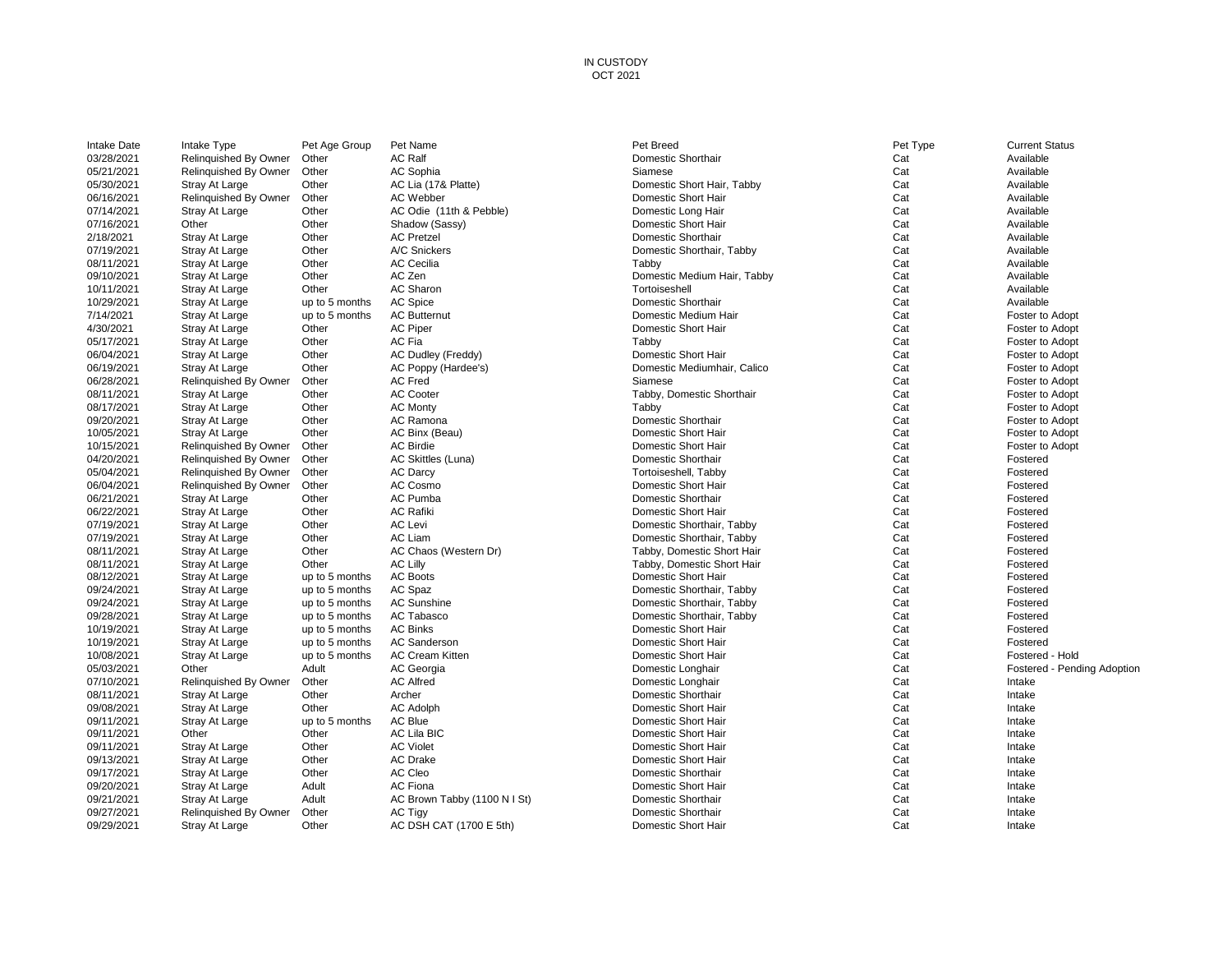#### IN CUSTODY OCT 2021

| 09/29/2021 | Stray At Large                 | up to 5 months | AC Kitten (714 S Main St)         | Domestic Shorthair                                                  | Cat | Intake                             |
|------------|--------------------------------|----------------|-----------------------------------|---------------------------------------------------------------------|-----|------------------------------------|
| 10/02/2021 | Stray At Large                 | Adult          | AC Haze                           | Domestic Short Hair                                                 | Cat | Intake                             |
| 10/11/2021 | <b>Stray At Large</b>          | Adult          | <b>AC Tortie Cat</b>              | Tortoiseshell                                                       | Cat | Intake                             |
| 10/12/2021 | Relinquished By Owner          | Other          | <b>AC Wanda</b>                   | Domestic Long Hair                                                  | Cat | Intake                             |
| 10/15/2021 | <b>Stray At Large</b>          | Adult          | AC Brown Tabby (Nye Street)       | Domestic Short Hair                                                 | Cat | Intake                             |
| 10/15/2021 | Relinquished By Owner          | Adult          | <b>AC Flynn</b>                   | Domestic Short Hair                                                 | Cat | Intake                             |
| 10/15/2021 | Stray At Large                 | Adult          | <b>AC Gray Tuxedo</b>             | Domestic Short Hair                                                 | Cat | Intake                             |
| 10/24/2021 | Relinquished By Owner          | Other          | <b>AC Lucy</b>                    | Domestic Short Hair                                                 | Cat | Intake                             |
| 10/29/2021 | Other                          | up to 5 months | <b>AC Female Tabby</b>            | Tabby                                                               | Cat | Intake                             |
| 10/29/2021 | Other                          | Other          | AC Male Tabby (1364 E 4th)        | Tabby                                                               | Cat | Intake                             |
| 10/29/2021 | Stray At Large                 | Other          | AC Male Tabby (1364 E 4th)        | Tabby                                                               | Cat | Intake                             |
| 10/30/2021 | Other                          | Adult          | <b>AC Nevelle</b>                 | Tabby                                                               | Cat | Intake                             |
| 10/30/2021 | Other                          | Adult          | <b>AC Torbie With White Socks</b> | Tortoiseshell                                                       | Cat | Intake                             |
| 10/31/2021 | Stray At Large                 | Adult          | <b>AC Peanut</b>                  | Domestic Long Hair                                                  | Cat | Intake                             |
| 05/21/2020 | Relinquished By Owner          | Other          | Louie                             | <b>Labrador Retriever</b>                                           | Dog | Available                          |
| 09/14/2020 | Stray At Large                 | Other          | Hank                              | Border Collie, Mixed Breed                                          | Dog | Available                          |
| 11/16/2020 | Relinquished By Owner          | Other          | Dakota (KJ)                       | Pit Bull Terrier                                                    | Dog | Available                          |
| 01/08/2021 | Relinquished By Owner          | Other          | Tank                              | Pit Bull Terrier, Husky                                             | Dog | Available                          |
| 07/16/2021 | Stray At Large                 | Other          | <b>AC Athena</b>                  | German Shepherd Dog                                                 | Dog | Available                          |
| 10/09/2021 | Relinguished By Owner          | Other          | <b>AC Peyton</b>                  | Husky                                                               | Dog | Available                          |
| 09/26/2021 | Other                          | Adult          | AC Dee                            | <b>Rat Terrier</b>                                                  | Dog | Boarding                           |
| 04/16/2021 | Stray At Large                 | Other          | Novalea                           | Boxer, American Bulldog                                             | Dog | Foster to Adopt                    |
| 05/12/2021 | Stray At Large                 | Adult          | Macho                             | Husky                                                               | Dog | Foster to Adopt                    |
| 07/16/2021 | Other                          | Other          | Chinco (Harley)                   | Terrier (Unknown Type, Small)                                       | Dog | Foster to Adopt                    |
| 07/23/2021 | Relinquished By Owner          | Other          | <b>AC Little Bit</b>              | Poodle (Miniature)                                                  | Dog | Foster to Adopt                    |
| 09/24/2021 | Other                          | up to 5 months | AC Flint (Max)(Finn)              | <b>Mixed Breed</b>                                                  | Dog | Foster to Adopt                    |
| 10/07/2021 | Stray At Large                 | up to 5 months | AC Macie                          | Terriers (Small)                                                    | Dog | Foster to Adopt                    |
| 10/12/2021 | Relinquished By Owner          | up to 5 months | AC Gracie                         | Pembroke Welsh Corgi                                                | Dog | Foster to Adopt                    |
| 10/12/2021 |                                | Other          | AC Taz                            |                                                                     | Dog |                                    |
| 10/17/2021 | Stray At Large<br>Other        | Other          | AC Yoda                           | Lhasa Apso<br>Chihuahua                                             | Dog | Foster to Adopt<br>Foster to Adopt |
| 09/10/2020 | Relinquished By Owner          | Other          | Sheldon (Oliver)                  | <b>Mixed Breed</b>                                                  | Dog | Fostered                           |
| 01/20/2021 | Other                          | Other          | Diva                              |                                                                     |     | Fostered                           |
| 04/11/2021 | Relinquished By Owner          | Other          | AC Blue OS                        | Yorkie, Yorkshire Terrie, Poodles (All Types)<br>Coonhound, Pointer | Dog | Fostered                           |
| 07/10/2021 |                                | Other          | <b>AC Dallas</b>                  |                                                                     | Dog |                                    |
|            | Relinquished By Owner<br>Other |                |                                   | <b>Australian Shepherd</b>                                          | Dog | Fostered<br>Fostered               |
| 08/12/2021 |                                | Other          | AC Tillie (Ezra)                  | German Shepherd Dog                                                 | Dog |                                    |
| 09/17/2021 | Stray At Large                 | Other          | Gertrude                          | Boxer                                                               | Dog | Fostered                           |
| 10/20/2021 | Relinquished By Owner          | Other          | AC Maggie                         | Brittany                                                            | Dog | Fostered                           |
| 10/31/2021 | Stray At Large                 | Other          | <b>AC Scout</b>                   | Labrador Retriever                                                  | Dog | Fostered                           |
| 03/06/2021 | Stray At Large                 | Adult          | <b>AC Rosie</b>                   | <b>Pit Bull Terrier</b>                                             | Dog | Hold                               |
| 06/10/2021 | Relinquished By Owner          | Other          | AC Ace                            | Rottweiler                                                          | Dog | Hold                               |
| 08/18/2021 | Other                          | Adult          | AC Angel                          | Pit Bull Terrier                                                    | Dog | Hold                               |
| 08/18/2021 | Other                          | Adult          | <b>AC Rockie</b>                  | Pit Bull Terrier                                                    | Dog | Hold                               |
| 09/16/2021 | Relinquished By Owner          | Other          | <b>AC Baker</b>                   | <b>Staffordshire Bull Terrier</b>                                   | Dog | Intake                             |
| 09/16/2021 | Stray At Large                 | Other          | AC Male Pit Mix                   | Pit Bull Terrier                                                    | Dog | Intake                             |
| 09/18/2021 | Stray At Large                 | Other          | <b>AC</b> Georgia                 | Labrador Retriever                                                  | Dog | Intake                             |
| 09/26/2021 | Stray At Large                 | Adult          | <b>AC Swend</b>                   | <b>Australian Shepherd</b>                                          | Dog | Intake                             |
| 09/29/2021 | Stray At Large                 | Other          | <b>AC Mufasa</b>                  | German Shepherd Dog                                                 | Dog | Intake                             |
| 09/29/2021 | Relinquished By Owner          | Other          | AC Sam                            | German Shepherd Dog, Pit Bull Terrier                               | Dog | Intake                             |
| 10/05/2021 | Stray At Large                 | Adult          | AC Poodle (2000 N Luther)         | Poodle (Miniature)                                                  | Dog | Intake                             |
| 10/12/2021 | <b>Stray At Large</b>          | Adult          | <b>AC Shih tzu Mix</b>            | Shih Tzu                                                            | Dog | Intake                             |
| 10/12/2021 | Relinquished By Owner          | up to 5 months | Jacks                             | Pembroke Welsh Corgi                                                | Dog | Intake                             |
| 10/15/2021 | Stray At Large                 | Adult          | <b>AC Bonez</b>                   | Pit Bull Terrier                                                    | Dog | Intake                             |
| 10/16/2021 | Stray At Large                 | Adult          | <b>AC Aspen</b>                   | Blue Heeler, Australian Shepherd                                    | Dog | Intake                             |
| 10/16/2021 | Stray At Large                 | Adult          | <b>AC Denver</b>                  | <b>Blue Heeler</b>                                                  | Dog | Intake                             |
| 10/18/2021 | Relinguished By Owner          | Other          | <b>AC Rex</b>                     | <b>Pit Bull Terrier</b>                                             | Dog | Intake                             |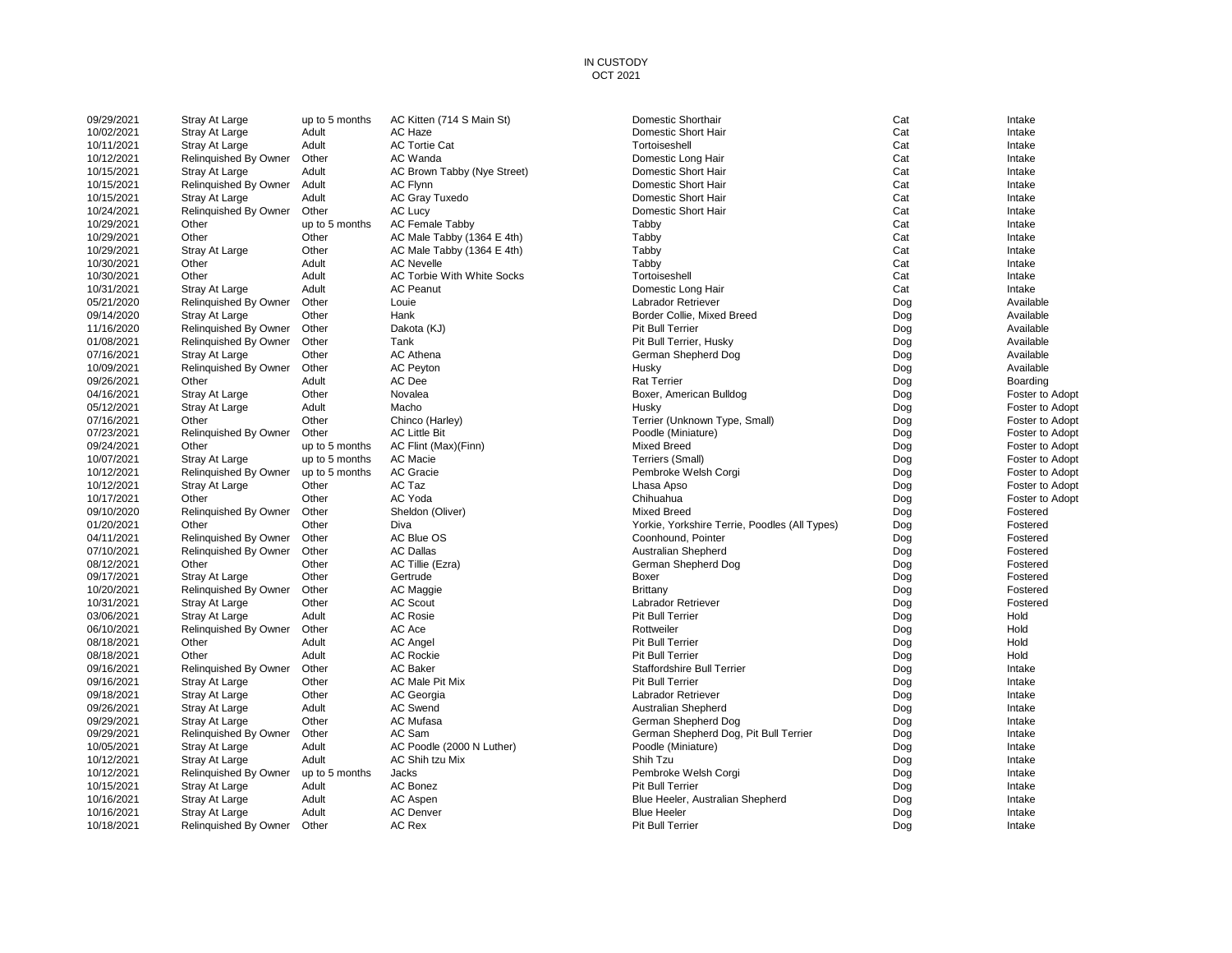#### IN CUSTODY OCT 2021

| 10/19/2021 | Relinquished By Owner | Other          | AC Sox                           | Chinese Crested, Boston Terrier | Dog          | Intake                                   |
|------------|-----------------------|----------------|----------------------------------|---------------------------------|--------------|------------------------------------------|
| 10/30/2021 | Other                 | Adult          | AC Apollo                        | Husky                           | Dog          | Intake                                   |
| 10/30/2021 | Stray At Large        | Other          | AC Chihuahua (Palmer Dr)         | Chihuahua                       | Dog          | Intake                                   |
| 10/30/2021 | Other                 | Other          | <b>AC Daisey</b>                 | German Shepherd Dog, Beagle     | Dog          | Intake                                   |
| 10/30/2021 | Stray At Large        | Adult          | AC Zoey                          | Chihuahua                       | Dog          | Intake                                   |
| 08/06/2021 | Other                 | Other          | Alice                            | American                        | Small Animal | Foster to Adopt                          |
| 10/11/2021 | Stray At Large        | Adult          | AC Brown/white rabbit            | Lop-Eared                       | Small Animal | Intake                                   |
| 09/13/2021 | Stray At Large        | Adult          | <b>AC Rowdy</b>                  | <b>Bearded Dragon</b>           |              | Reptile, Amphibian, Fish Foster to Adopt |
| 05/27/2021 | Relinquished By Owner | Other          | AC Beardie 5 (FPD210912) copy #4 | <b>Bearded Dragon</b>           |              | Reptile, Amphibian, Fish Fostered - Hold |
| 10/01/2021 | Other                 | up to 5 months | AC Jayde                         | Guinea Pig                      | Small Animal | Available                                |
| 10/01/2021 | Relinguished By Owner | Other          | AC Reba                          | Guinea Pig                      | Small Animal | Available                                |
| 10/01/2021 | Relinquished By Owner | Other          | AC Rolo                          | Guinea Pig                      | Small Animal | Available                                |
| 10/13/2021 | Relinquished By Owner | Other          | AC Lenny                         | Guinea Pig                      | Small Animal | Fostered - Hold                          |
| 10/13/2021 | Relinquished By Owner | Other          | AC Ziggy                         | Guinea Pig                      | Small Animal | Fostered - Hold                          |
| 07/23/2021 | Relinguished By Owner | Other          | <b>AC Splinter</b>               | Rat                             | Small Animal | Hold                                     |
| 6/21/2021  | Other                 | Other          | AC Jerry (C Field)               | Gerbil                          | Small Animal | Available                                |
|            | <b>AVBL</b>           | <b>FSTRed</b>  | <b>FTA</b>                       | Hold/Boarding                   | Intake       | Total                                    |
| Canine     | 6                     | 8              |                                  |                                 | 18           | 46                                       |
| Feline     | 12                    | 16             | 12                               |                                 | 26           | 66                                       |
| SA         |                       |                |                                  |                                 |              | 9                                        |
| R, A, P    |                       |                |                                  |                                 |              |                                          |
| Total      | 22                    | 27             | 23                               |                                 | 45           | 123                                      |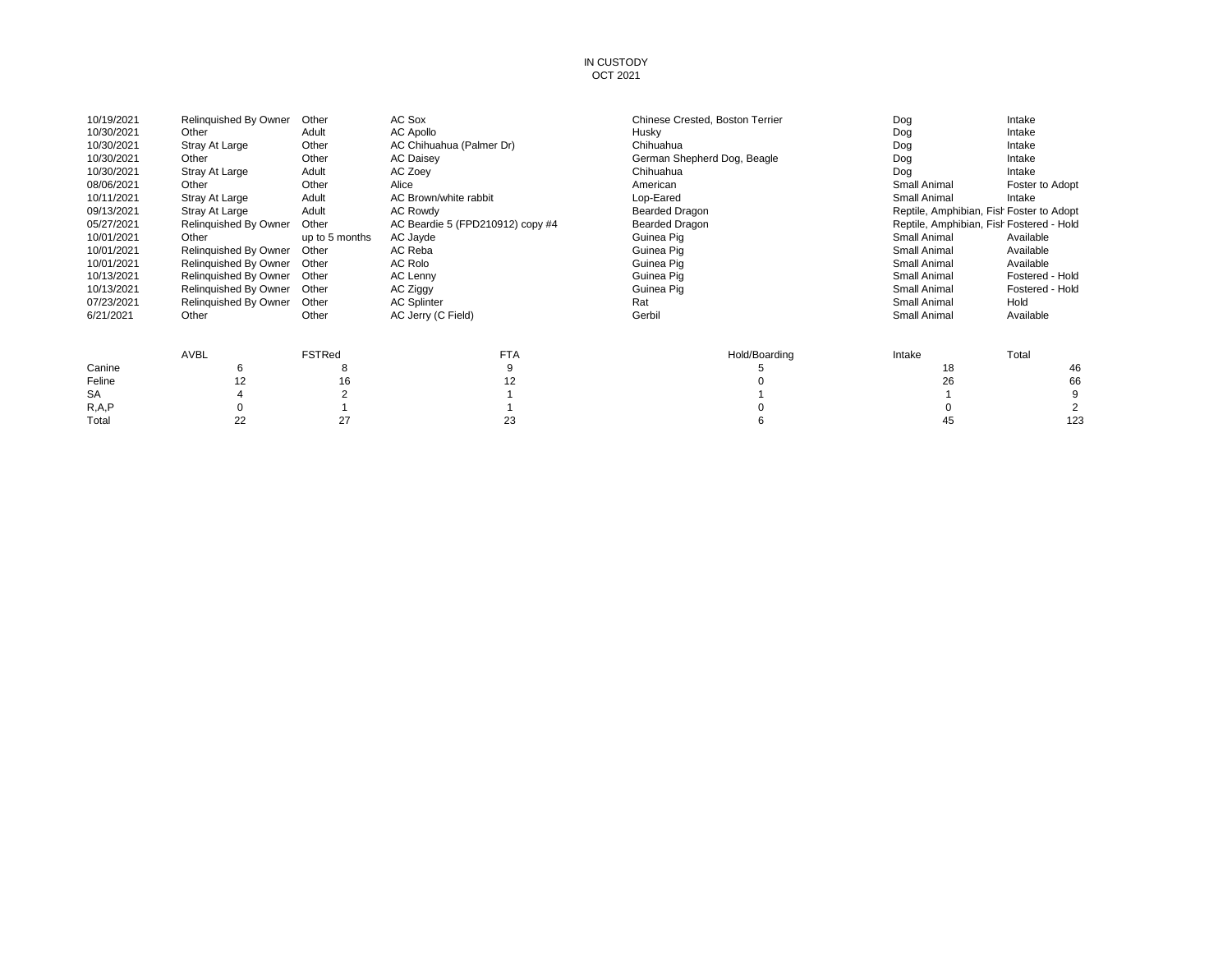| Outtake Date | Outtake Type             | Average Length of Stay Pet Age Group |                | Pet Name                                    | Pet Breed                           | Pet Type             | <b>Current Status</b>    | Euthanasia Reason |
|--------------|--------------------------|--------------------------------------|----------------|---------------------------------------------|-------------------------------------|----------------------|--------------------------|-------------------|
| 10/2/2021    | Transferred              | less than 5 seconds                  | Other          | AC Dove (517 N Main Scribner)               | Dove                                | <b>Bird</b>          | Transferred              |                   |
| 10/30/2021   | Transferred              | less than 5 seconds                  | Other          | AC Goose (415 E 16th)                       | Goose                               | <b>Bird</b>          | Transferred              |                   |
| 10/15/2021   | Adopted                  | 3 months                             | Other          | AC Baby Yoda                                | Domestic Shorthair                  | Cat                  | Adopted                  |                   |
| 10/12/2021   | Deceased                 | less than 5 seconds                  | Other          | AC Cat (Deceased Treat & Union)             | Domestic Shorthair                  | Cat                  | Deceased                 |                   |
| 10/25/2021   | Deceased                 | less than 5 seconds                  | Other          | AC DSH (16&Platte)                          | Domestic Shorthair                  | Cat                  | Deceased                 |                   |
| 10/11/2021   | Transferred              | 17 days                              | Adult          | AC Torti/Tabby (2600 N Clarkson)            | Domestic Short Hair                 | Cat                  | Transferred              |                   |
| 10/12/2021   | Adopted                  | 4 months                             | Adult          | <b>AC Millie</b>                            | Hound (Unknown Type)                | Dog                  | Adopted                  |                   |
| 10/17/2021   | Adopted                  | 4 months                             | Other          | Zurayah (Piper)                             | Husky, German Shepherd Dog          | Dog                  | Adopted                  |                   |
| 10/17/2021   | Adopted                  | 3 months                             | Other          | <b>AC Boston</b>                            | <b>Boston Terrier</b>               | Dog                  | Adopted                  |                   |
| 10/21/2021   | Adopted                  | 3 months                             | Other          | AC Brody RBO                                | <b>Labrador Retriever</b>           | Dog                  | Adopted                  |                   |
| 10/23/2021   | Adopted                  | 5 months                             | Other          | Oliver                                      | Pit Bull Terrier, Basset Hound      | Dog                  | Adopted                  |                   |
| 10/28/2021   | Adopted                  | 2 months                             | Other          | Kirby                                       | Yorkie, Yorkshire Terrie            | Dog                  | Adopted                  |                   |
| 10/31/2021   | Adopted                  | 2 months                             | Other          | AC Peanut Butter (Wrangler)                 | Pit Bull Terrier                    | Dog                  | Adopted                  |                   |
| 10/31/2021   | Adopted                  | 2 months                             | Other          | AC Hercules (Hank)                          | Pit Bull Terrier                    | Dog                  | Adopted                  |                   |
| 10/31/2021   | Adopted                  | 2 months                             | up to 5 months | AC Buhda (Kona)                             | Miniature Dachshund                 | Dog                  | Adopted                  |                   |
| 10/19/2021   | Euthanized               | 4 months                             | Other          | AC Rocky (312 E 8th)                        | Mastiff, Labrador Retriever         | Dog                  | Euthanized               | <b>BEH</b>        |
| 10/19/2021   | Euthanized               | 25 days                              | Other          | AC Kilo                                     | Pit Bull Terrier                    | Dog                  | Euthanized               | <b>BEH</b>        |
| 10/04/2021   | Returned to Owner        | 3 days                               | Adult          | <b>AC Chimuelo</b>                          | Havanese                            | Dog                  | <b>Returned to Owner</b> |                   |
| 10/07/2021   | <b>Returned to Owner</b> | less than 5 seconds                  | Other          | <b>AC Tucker</b>                            | Schnauzer (Standard)                | Dog                  | Returned to Owner        |                   |
| 10/09/2021   | Returned to Owner        | less than 5 seconds                  | Other          | AC Elly                                     | <b>Rat Terrier</b>                  | Dog                  | <b>Returned to Owner</b> |                   |
| 10/10/2021   | Returned to Owner        | less than 5 seconds                  | Adult          | AC Reggie (2o 10.10.21)                     | <b>Basset Hound</b>                 | Dog                  | Returned to Owner        |                   |
| 10/11/2021   | Returned to Owner        | 1 day                                | Other          | AC Bendy                                    | Labrador Retriever                  | Dog                  | Returned to Owner        |                   |
| 10/11/2021   | Returned to Owner        | 2 days                               | Other          | AC Taco                                     | Pit Bull Terrier                    | Dog                  | <b>Returned to Owner</b> |                   |
| 10/15/2021   | Returned to Owner        | less than 5 seconds                  | Other          | AC Sissy (North Bend High School) Coonhound |                                     | Dog                  | Returned to Owner        |                   |
| 10/15/2021   | Returned to Owner        | 1 day                                | Other          | AC Chevy (Husky)                            | Husky                               | Dog                  | Returned to Owner        |                   |
| 10/16/2021   | <b>Returned to Owner</b> | less than 5 seconds                  | Other          | <b>AC Oscar Banks</b>                       | Pug, Beagle                         | Dog                  | <b>Returned to Owner</b> |                   |
| 10/31/2021   | Returned to Owner        | less than 5 seconds                  | Adult          | AC Moose                                    | Labrador Retriever                  | Dog                  | Returned to Owner        |                   |
| 10/16/2021   | Transferred              | 3 months                             | Other          | <b>AC Charlotte</b>                         | Chihuahua                           | Dog                  | Transferred              |                   |
| 10/16/2021   | Transferred              | 25 days                              | Other          | <b>AC Cletis</b>                            | Chihuahua                           | Dog                  | Transferred              |                   |
| 10/22/2021   | Transferred              | 3 months                             | Other          | <b>AC Biscuit</b>                           | Golden Retriever                    | Dog                  | Transferred              |                   |
| 10/22/2021   | Transferred              | 3 days                               | Other          | <b>AC Precious</b>                          | <b>Chinese Crested</b>              | Dog                  | Transferred              |                   |
| 10/22/2021   | Transferred              | 3 days                               | Adult          | <b>AC Buddy</b>                             | Chinese Crested, Boston Terrier Dog |                      | Transferred              |                   |
| 10/22/2021   | Transferred              | 3 days                               | Other          | <b>AC Tink</b>                              | Chinese Crested, Boston Terrier Dog |                      | Transferred              |                   |
| 10/01/2021   | Deceased                 | 3 months                             | Other          | AC Gerbil (C Field) copy #1                 | Gerbil                              | Small Anima Deceased |                          |                   |
| 10/23/2021   | Deceased                 | 4 months                             | Other          | <b>AC Rudy</b>                              | Guinea Pig                          | Small Anima Deceased |                          |                   |
| 10/1/2021    | Returned to Owner        | 6 months                             | Other          | AC Beardie 1                                | <b>Bearded Dragon</b>               | R, A, F              | <b>Returned to Owner</b> |                   |
| 10/1/2021    | Returned to Owner        | 6 months                             | Other          | AC Beardie 3                                | <b>Bearded Dragon</b>               | R, A, F              | Returned to Owner        |                   |
|              | Canine                   | Feline                               | Sm Animal      | R.A.F                                       | Wildlife                            | Total                |                          |                   |
| <b>RTO</b>   | 10                       |                                      | 0              | 2<br>0                                      | 0                                   | 12                   |                          |                   |
| Adopted      | 9                        |                                      |                | 0<br>$\mathbf 0$                            | 0                                   | 10                   |                          |                   |
| <b>TRFR</b>  | 6                        |                                      |                | 0<br>$\Omega$                               | 2                                   | 9                    |                          |                   |
| DOA/Euth     | $\overline{2}$           |                                      | $\overline{2}$ | $\overline{c}$<br>0                         | 0                                   | 6                    |                          |                   |
|              | 27                       |                                      | $\overline{a}$ | $\overline{2}$<br>$\overline{2}$            | $\overline{2}$                      | 37                   |                          |                   |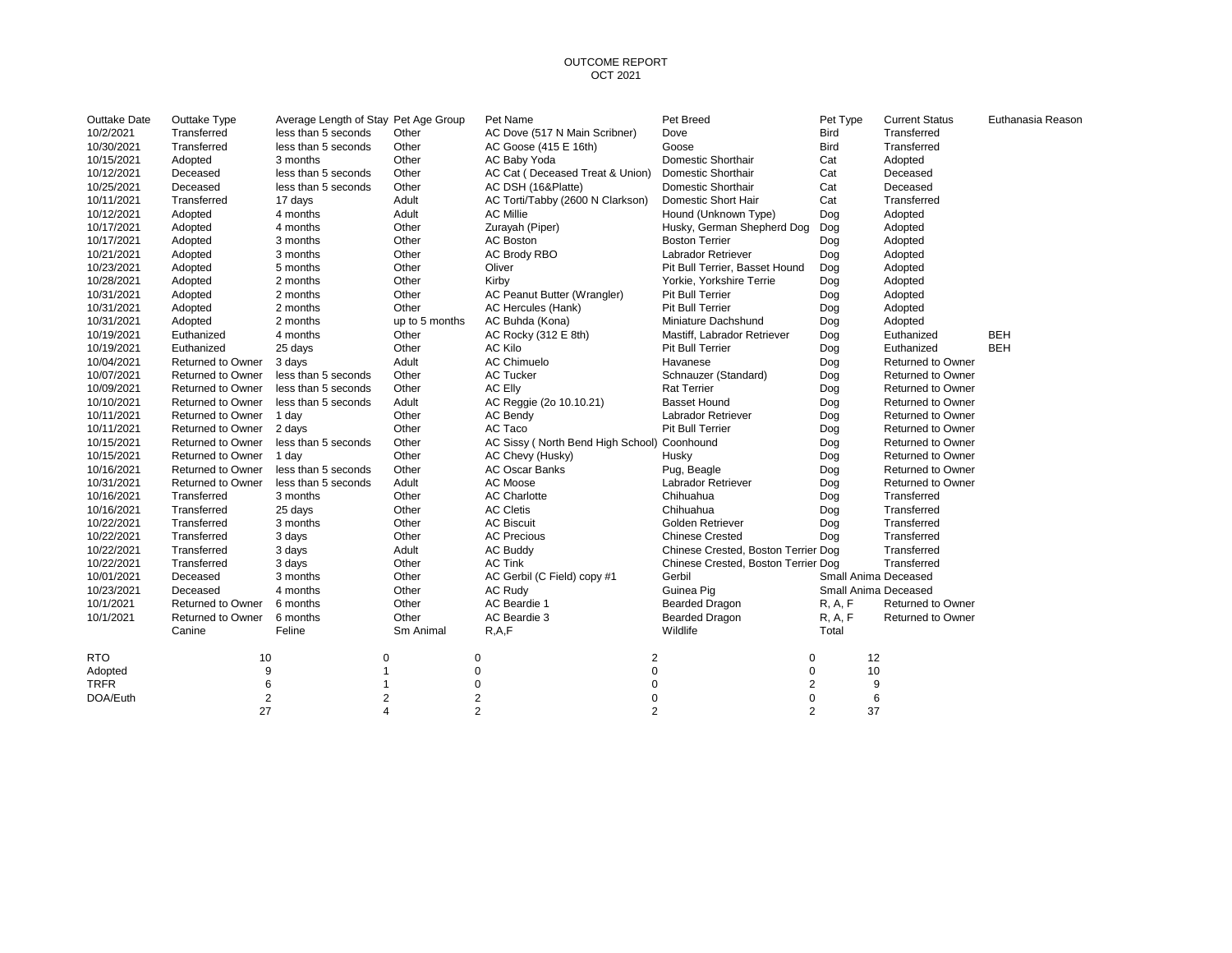# FHI ACTIVITY SUMMARY OCT 2021

| <b>TOTAL CALLS</b>   |                        | 10             |
|----------------------|------------------------|----------------|
|                      | <b>CITY</b>            | 8              |
|                      | <b>COUNTY</b>          | $\overline{2}$ |
|                      |                        |                |
|                      | <b>DOMESTIC ANIMAL</b> | 10             |
|                      | <b>WILDLIFE</b>        | 0              |
|                      |                        |                |
|                      | <b>REGULAR HOURS</b>   | 9              |
|                      | <b>AFTER HOURS</b>     | $\mathbf{1}$   |
|                      |                        |                |
| MICROCHIPS SOLD      |                        | $\mathbf 1$    |
| <b>LICENSES SOLD</b> |                        | 6              |
|                      |                        |                |
| <b>COMPLAINTS</b>    |                        | 0              |
| <b>TOTAL STRAYS</b>  |                        | 43             |
| <b>TNR PROJECTS</b>  | PENDING                | 0              |
|                      | <b>IN PROGRESS</b>     | 0              |
|                      | <b>CLOSED</b>          | 0              |